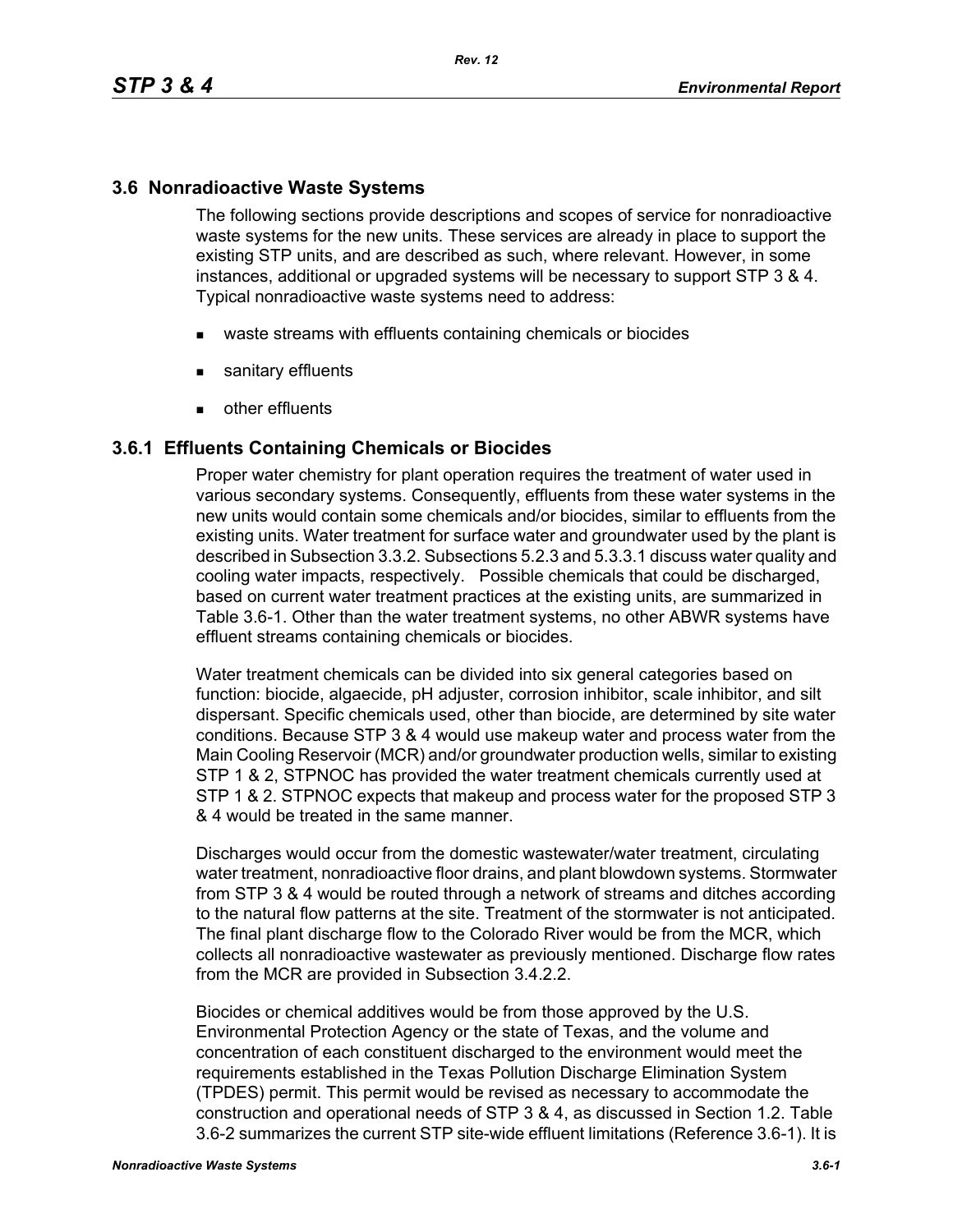anticipated that similar limitations would apply to all proposed outfalls from the new plants, including any new sanitary or other waste treatment outfalls.

# **3.6.2 Sanitary System Effluents**

Currently, STPNOC maintains a private sanitary waste treatment system, in compliance with acceptable industry design standards, the Clean Water Act, and state regulatory authority (through the TPDES permit that dictates the quality of discharges to surface water in the MCR). The waste treatment system is monitored and controlled by trained operators. Two systems are operated. One treatment plant serves the Nuclear Support Center and Nuclear Training Facility (NTF) and is located on the eastern side of the facility (NTF Sanitary Waste Treatment System). The other treatment plant serves the current units and is located on the western side of the facility (West Sanitary Waste Treatment System).

The systems are composed of activated sludge aeration tanks, a clarifier, chlorine contact chamber, and anaerobic digester. Periodically, sludge from this system is disposed by land application on the STP site in accordance with the permit to landapply sewage sludge (Reference 3.6-2). The approximate current rate of sludge land application is 30,000–40,000 gallons per year. It is anticipated that a similar approach to sludge management would be expected with the addition of STP 3 & 4. The effluent from the current sanitary waste systems is monitored for flow, total suspended solids, biological oxygen demand, and minimum chlorine residual before ultimate discharge to the MCR (Reference 3.6-1). Table 3.6-2 summarizes the effluent limitations for these sanitary parameters.

Based on the location of the proposed STP 3 & 4, the West Sanitary Waste Treatment System will be replaced by a new sanitary treatment plant capable of supporting all four units. The plant will be designed to treat approximately 300,000 gallons per day of sanitary waste. The NTF Sanitary Waste Treatment System will be replaced with a new treatment system designed to treat approximately 100,000 gallons per day of sanitary waste. The preexisting outfalls will be used for discharge at both treatment plants. The new sewage treatment systems include a communitor with a bypass screen channel, aeration tanks, final clarifiers, chlorine contact tanks, aerobic digesters, air blowers, froth spray pumps, hypochlorite pumps, and related equipment. The components of the new systems are designed to meet the increased needs during refueling operations when additional people are onsite. (Note: the units may be operated in contact stabilization mode to process the substantially higher waste water flow during outages.) The discharge effluent from the expanded plants, including land application of sludge, would be monitored in accordance with Texas Commission on Environmental Quality (TCEQ) requirements. A new or amended permit would be submitted to TCEQ according to ER Section 1.2. Figure 3.6-1 is a process flow diagram of the sanitary treatment system (for completeness, the potable water treatment process has also been depicted). If there is a need for additional sanitary waste provisions during peak construction (or outage support), approved supplemental means would be employed, including temporary and/or potable systems.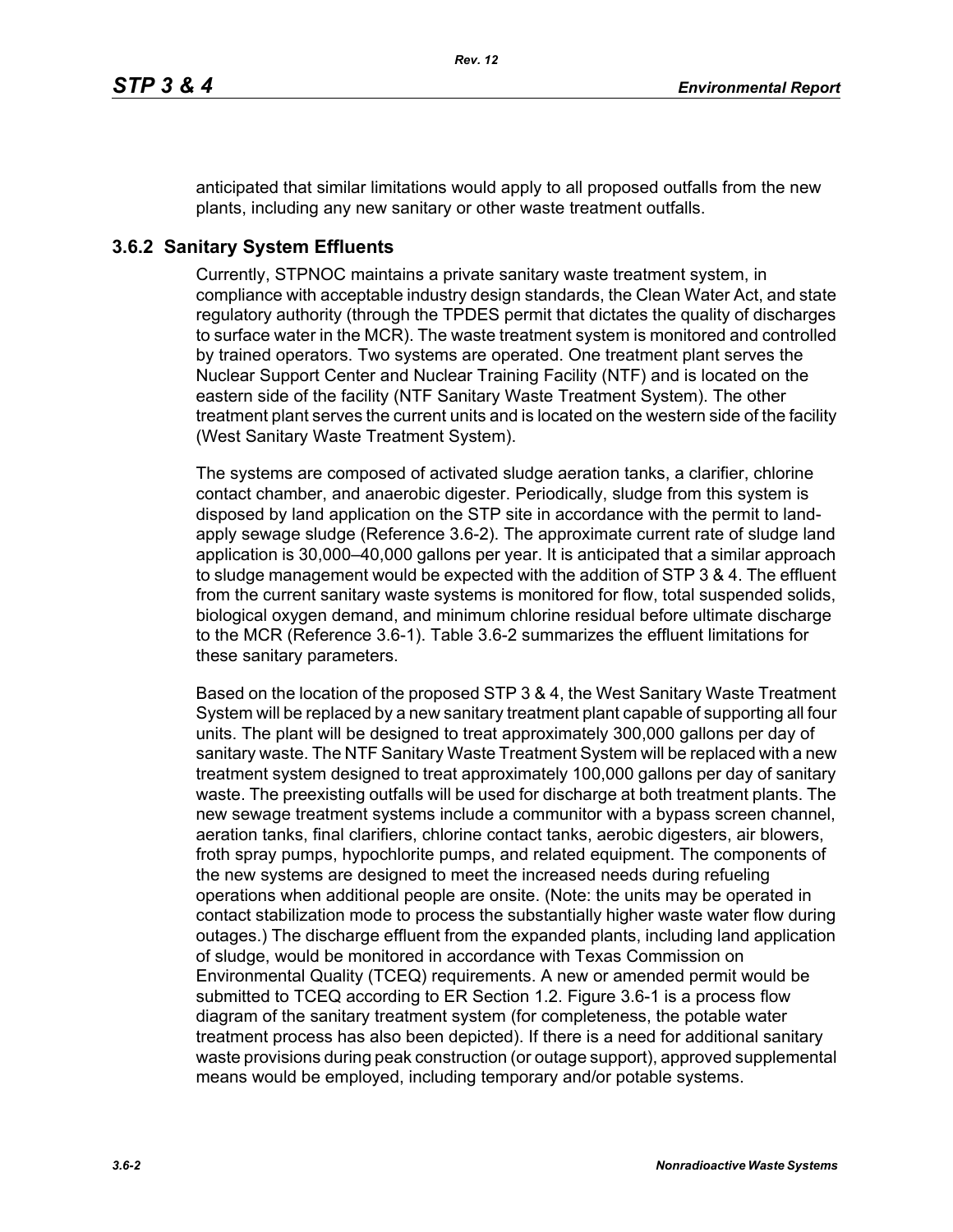# **3.6.3 Other Effluents**

This section describes miscellaneous nonradioactive gaseous, liquid, or solid effluents not addressed in Subsection 3.6.1 or Subsection 3.6.2.

# **3.6.3.1 Gaseous Emissions**

Standby diesel generators and a combustion turbine generator provide reliable backup power to various plant system electric loads, including the control building and turbine building. The diesel generators (three per reactor) are located in the reactor building. The combustion turbine generator is located in the turbine building (one per reactor). The combustion turbine generator also supplies additional power when required. The combustion turbine generator and diesel generators use No. 2 diesel fuel and release permitted gaseous effluents to the air. The auxiliary boilers are electric and do not have gaseous emissions associated with them. Table 3.6-3 describes annual estimated emissions from these sources. Minor emission from diesel-driven fire water pumps is not listed due to the anticipated low levels of usage.

Nonradioactive gaseous emissions created during plant operation from backup power plant supply sources and startup will be permitted by the TCEQ. The permit would specify allowable quantities of emissions. Section 1.2 summarizes the necessary air permits and approximate schedule to obtain these necessary permits. No operational sources of gaseous emissions other than diesel generators, or combustion turbines are planned for the new units.

## **3.6.3.2 Liquid Effluents**

Nonradioactive liquid effluents that will be discharged to the MCR and the Colorado River will be regulated under the existing or revised TPDES permit (Reference 3.6-1). The TPDES list of permitted outfalls will be expanded to include any additional locations, constituents, adjusted flow paths, or increased volumes created by the operation of the new units. The existing STP units do not discharge treated effluent to groundwater, and the new units would not discharge to groundwater.

The non-radioactive drain system collects waste water from plant buildings (Reactor, Turbine, Control, Service, and other buildings). A system composed of collection piping, curbs, and pumps is provided. Non-radioactive waste water from the Turbine Building, Reactor Building, hot machine shop and the Control Building is routed to a dedicated oil/water separator where oil and settled solids are removed for off-site disposal. The non-oily, non-radioactive effluent is sent to dual settling basins. Nonradioactive waste water from the Service Building and other buildings is sent directly to the dual settling basins. Means are provided to perform any required tests or analyses required by the TPDES permit. The nonradioactive liquid effluent would be discharged to the MCR through a new/or existing permitted outfall(s).

## **3.6.3.3 Hazardous Wastes**

Hazardous wastes are wastes with properties that make them dangerous or potentially harmful to human health or the environment, or that exhibit at least one of the following characteristics: ignitability, corrosivity, reactivity, or toxicity. Federal Resource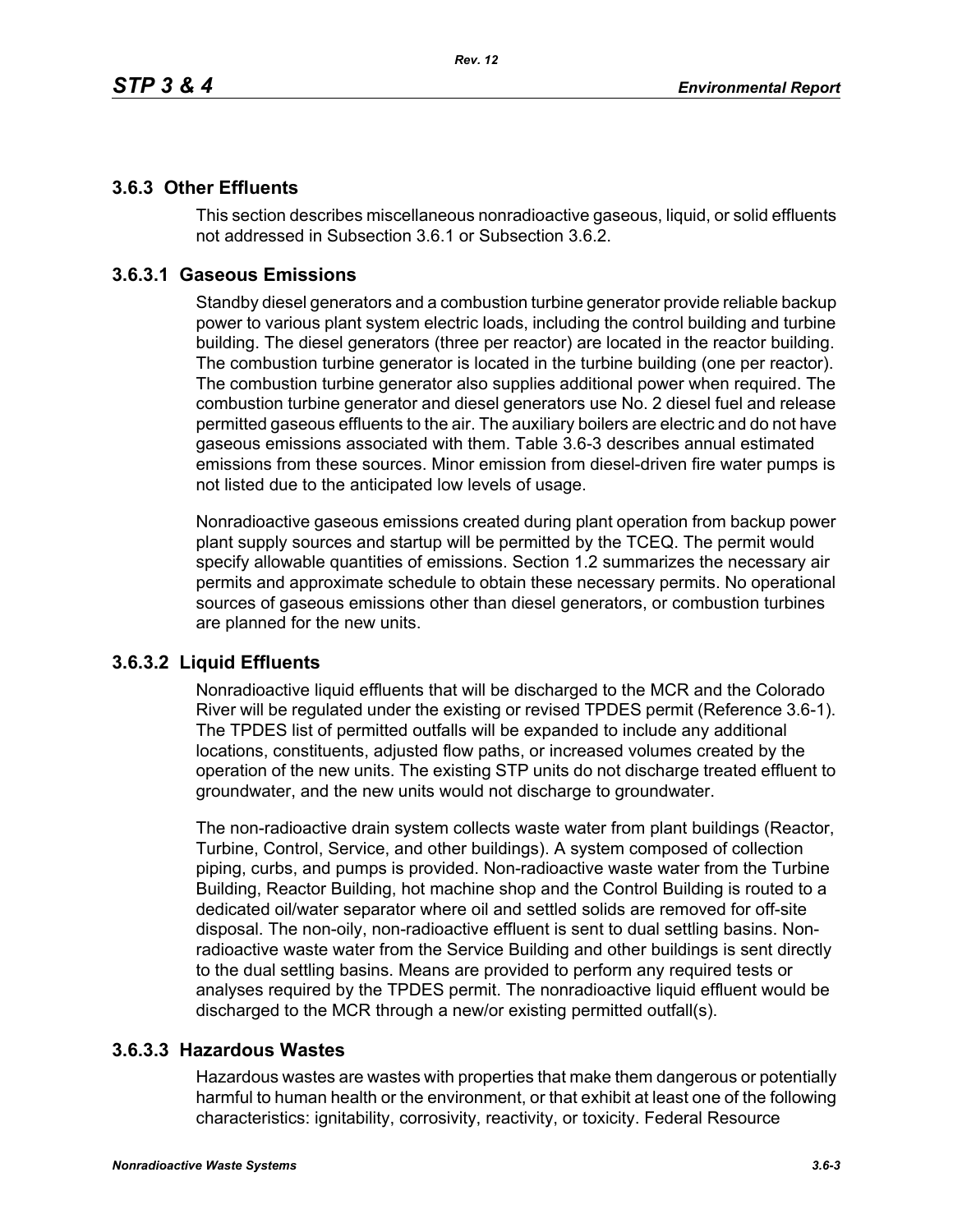Conservation and Recovery Act regulations govern the generation, treatment, storage, and disposal of hazardous wastes.

STP currently generates small quantities of hazardous wastes and has been classified as a small quantity generator. Wastes are stored temporarily (maximum of 180 days) on site and periodically disposed of at a permitted disposal facility. All hazardous wastes activities are performed in compliance with federal regulations and STPNOC waste-handling procedures. STPNOC has procedures in place to minimize the impact in the unlikely event of a hazardous waste spill. The treatment, storage, and disposal of wastes generated by construction and operation of STP 3 & 4 would be managed as current wastes are managed at STP 1 & 2. The status of STP as a small quantity generator would be revised, if necessary, based on any additional waste generated from STP 3 & 4.

#### **3.6.3.4 Mixed Wastes**

Mixed waste contains hazardous waste and a low-level radioactive source, special nuclear material, or byproduct material. Federal regulations governing generation, management, handling, storage, treatment, disposal, and protection requirements associated with these wastes are contained in the Code of Federal Regulations, Title 10 (Energy) and Title 40 (Environmental Protection Agency). Mixed waste is generated during routine maintenance activities, refueling outages, health protection activities, and radiochemical laboratory practices. Few disposal facilities are permitted to accept mixed wastes. Therefore, waste minimization is critical. STPNOC employs a comprehensive expendable material control program that includes measures to minimize the creation of mixed waste.

Through aggressive waste minimization procedures and techniques, STP 1 & 2 has not generated mixed wastes for several years. The treatment, storage, and disposal of mixed wastes, if any, generated by STP 3 & 4 would be managed in the same manner as is currently done for STP 1 & 2.

#### **3.6.3.5 Liquid and Solid Effluents**

Nonradioactive solid wastes include typical industrial wastes such as metal, wood, and paper, as well as process wastes such as nonradioactive resins and sludge. STPNOC ships waste oil, grease, electrohydraulic fluid, adhesives, liquid paint, and solvent for fuel blending and thermal energy recovery. Used oils, diesel fuel, and anti-freeze solutions are sent to a recycling vendor for reprocessing. Lead-acid batteries are returned, when possible, to the original manufacturer for recycling or are shipped to a registered battery recycler. In addition, STPNOC has an active paper and scrap metal recycling program.

Nonradioactive solid waste that cannot be shipped for recycling is shipped for disposal. Municipal-type waste is transported to an offsite landfill. Construction-related noncombustible, inert debris, may be placed in the onsite landfill in accordance with TCEQ regulations, or alternatively, disposed of offsite at a licensed facility. STPNOC would apply similar waste management practices for STP 3 & 4.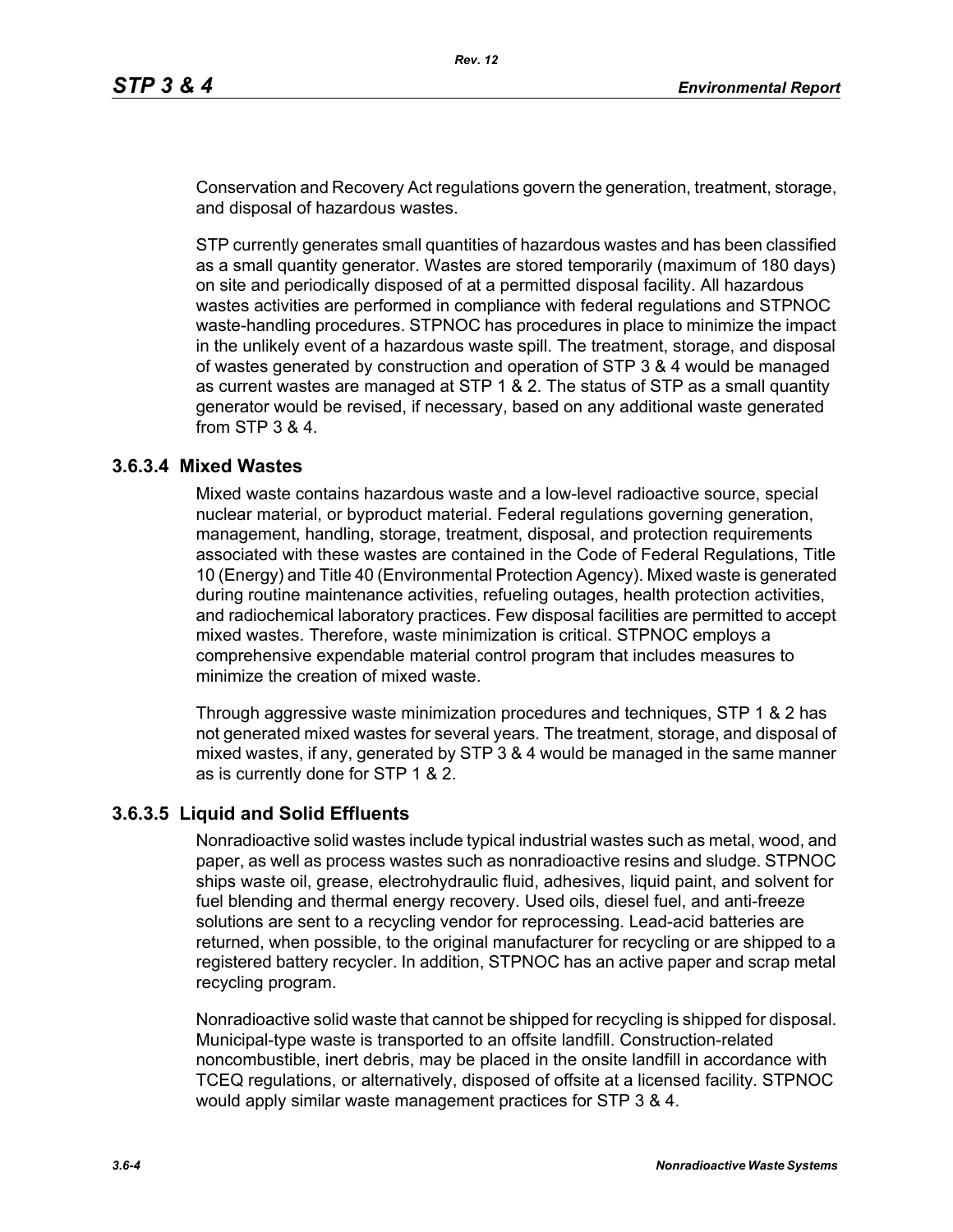### **3.6.4 References**

- 3.6-1 "(TCEQ 2005) Texas Commission on Environmental Quality, Permit to Discharge Wastes under provisions of Section 402 of the Clean Water Act and Chapter 26 of the Texas Water Code – Permit No. WQ0001908000, Texas Pollutant Discharge Elimination System (TPDES)" Austin, Texas, Reissued July 21, 2005 (Expiration date 12/01/09).
- 3.6-2 "(TCEQ 2003) Texas Commission on Environmental Quality, Permit to Land Apply Sewage Sludge under provisions of Chapter 26 of the Texas Water Code, Chapter 361 of Health and Safety Code, and Chapter 312 of Texas Administrative Code– Permit No. 04523," Austin, Texas, August 29, 2003.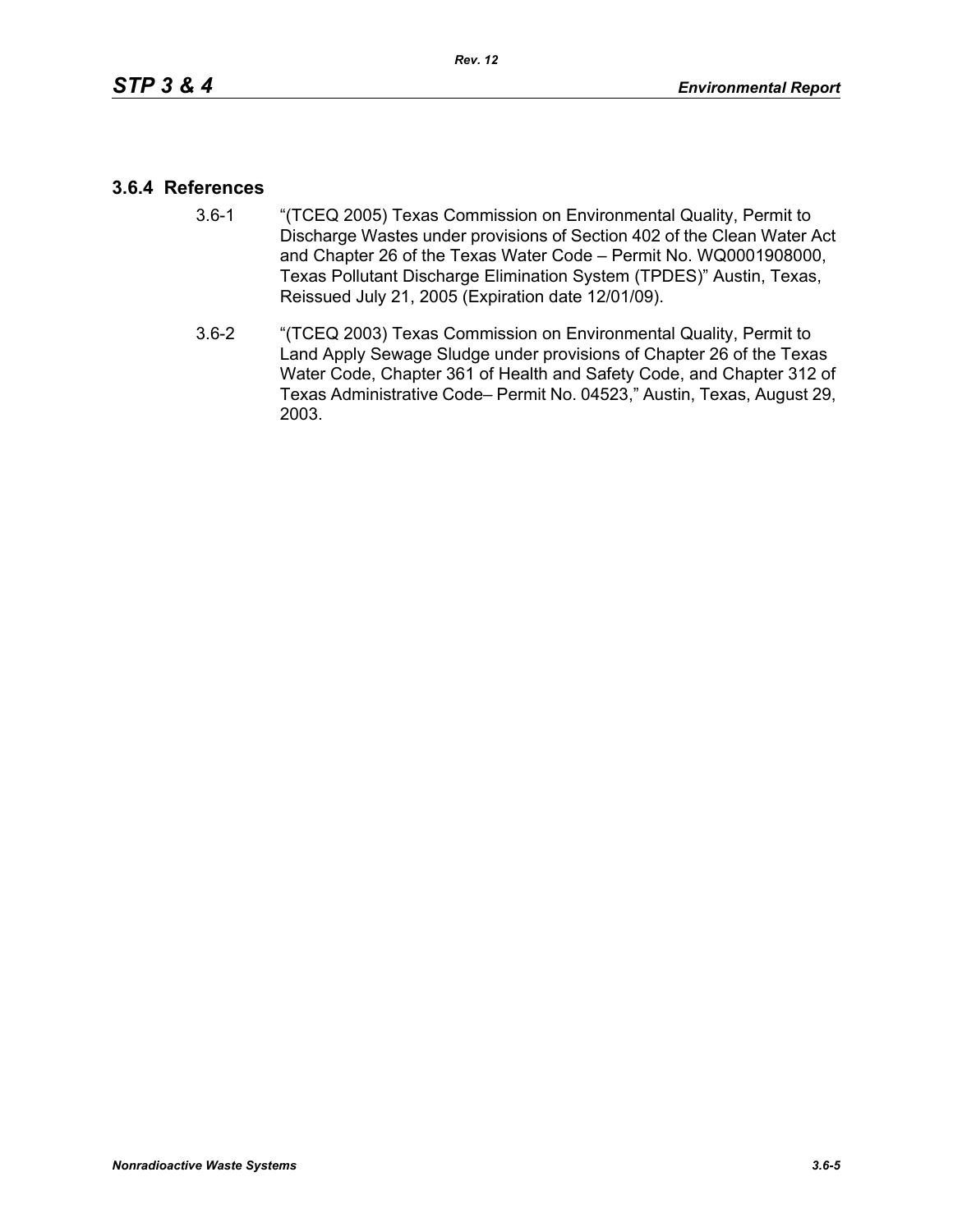# **Table 3.6-1 Potential Water Treatment Chemicals for STP Units 3 & 4 [1]**

| Ammonium bisulfite          | Molluscide (quaternary amine) |
|-----------------------------|-------------------------------|
| Antifoam                    | Phosphate                     |
| Biocide (Sodium Bromide)    | Polymers                      |
| Boric Acid                  | Sodium bisulfite              |
| Calcium hypochlorite        | Sodium chloride               |
| Coagulant                   | Sodium Hydroxide              |
| <b>Corrosion Inhibitors</b> | Sodium Hypochlorite           |
| (Ethanolamine, sodium       | Sulfuric Acid                 |
| metaborate, sodium nitrite) | Tolytriazole                  |
| Dispersant                  | Zinc                          |
| Hydrazine                   |                               |
| Lithium Hydroxide           |                               |

Source: STP Units 1 & 2

[1] Based on chemicals now used in STP 1 & 2. This list is representative, not definitive.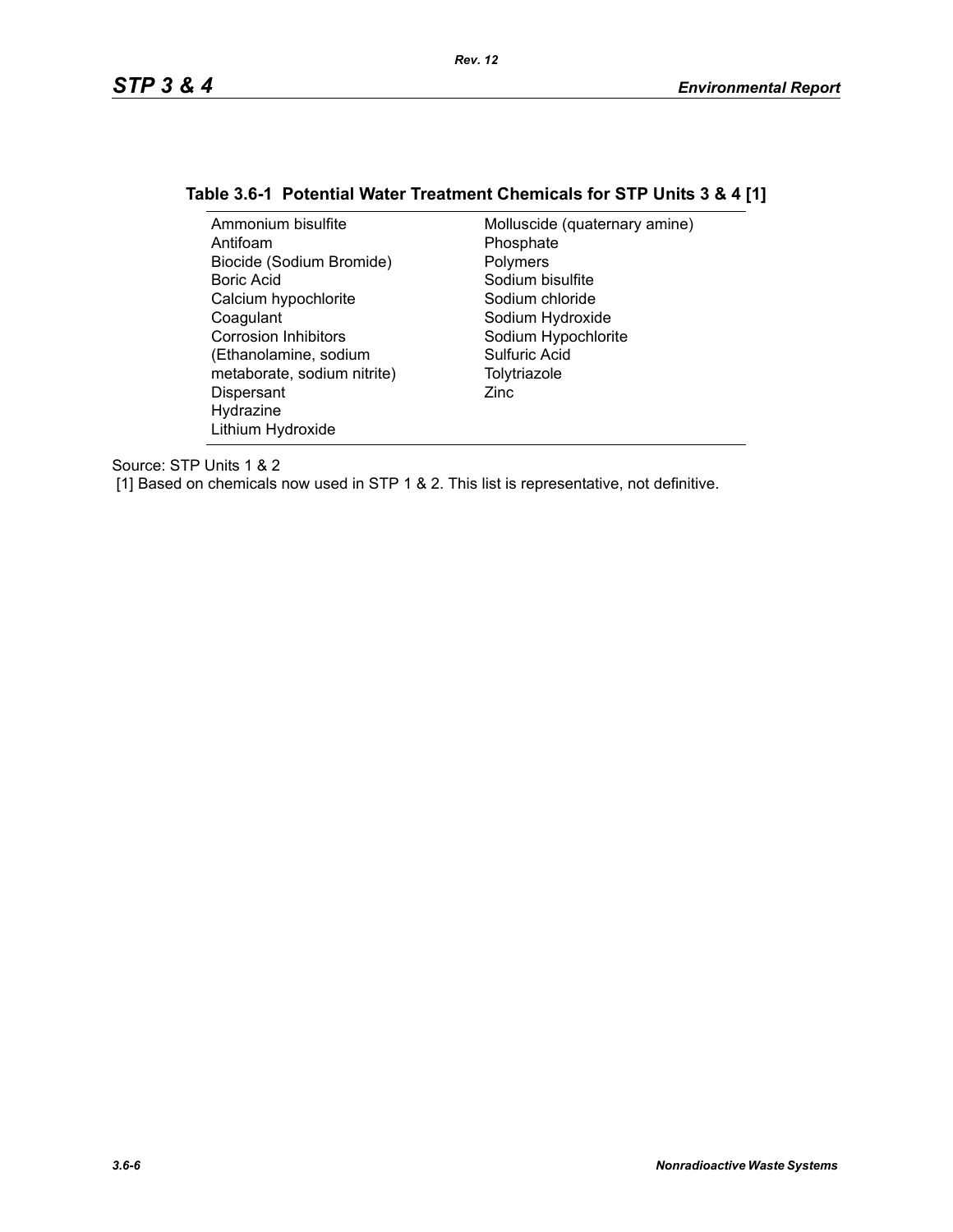|                                            | <b>Limitation (units)</b>           |                      |
|--------------------------------------------|-------------------------------------|----------------------|
| <b>Parameter</b>                           | <b>Daily Average</b>                | <b>Daily Maximum</b> |
| Flow (limits apply to<br>Outfall 001 only) | 144 (MGD)                           | 200 (MGD)            |
| рH                                         | $6.0 - 9.0$ (s.u.)                  | $6.0 - 9.0$ (s.u.)   |
| Temperature                                | 95 (°F)                             | 97 (°F)              |
| Total residual chlorine                    | NA.                                 | $0.05$ (mg/l)        |
| Total suspended solids                     | 30 (mg/l)                           | $100$ (mg/l)         |
| Total suspended solids<br>(sanitary only)  | 20 (mg/l)                           | 45 (mg/l)            |
| Total residual chlorine<br>(sanitary only) | 1 (mg/l) (minimum after<br>20 min.) | NA.                  |
| Oil and grease                             | $15 \ (mg/l)$                       | 20 (mg/l)            |
| Biological oxygen<br>demand (5-day)        | 20 (mg/l)                           | 45 (mg/l)            |
| Iron, total                                | $1$ (mg/l)                          | $1$ (mg/l)           |
| Copper, total                              | $0.5$ (mg/l)                        | $1$ (mg/l)           |

#### **Table 3.6-2 TPDES Permit Effluent Limitations for STP Plant Effluent Discharges [1]**

MGD – million gallons per day

s.u. – standard units

NA – not applicable

mg/l – milligrams per liter

Outfall 001 is the only permitted outfall that does not discharge to the MCR. The monitoring requirements for Outfall 001 include flow (outfall discharge and Colorado River flow, temperature, pH, and total residual chlorine).

[1] Currently permitted limitations for STP 1 & 2. These limits are anticipated for STP 3 & 4.

Source: Reference 3.6-1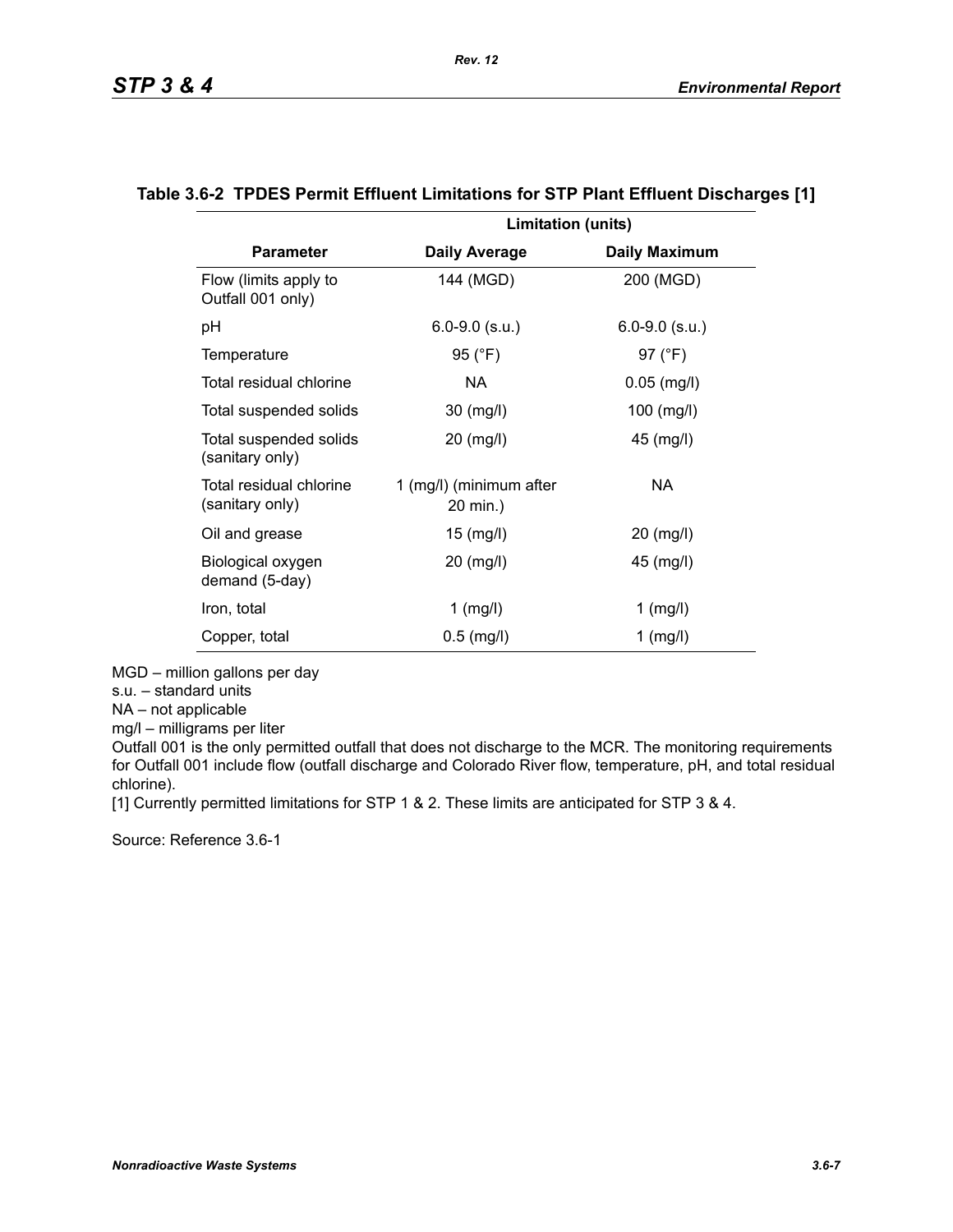## **Table 3.6-3 Annual Emissions (lbs/year) from Diesel Generators, and Combustion Turbine Associated with One ABWR Reactor**

| <b>Pollutant</b><br><b>Discharged</b> | <b>Diesel Generators</b><br>(Ibs/year) [1] | <b>Combustion</b><br>Turbine (Ibs/year)<br>[2] |
|---------------------------------------|--------------------------------------------|------------------------------------------------|
| Particulates                          | 1,230                                      | 22                                             |
| <b>Sulfur Oxides</b>                  | 4,608                                      | 1,912                                          |
| Carbon Monoxide                       | 4,600                                      | 912                                            |
| Hydrocarbons                          | 3,070                                      | 58                                             |
| Nitrogen Oxides                       | 28,968                                     | 2,016                                          |

[1] Emissions based on 4 hrs/month operation duration

[2] Emissions based on 4 hrs/month operation duration